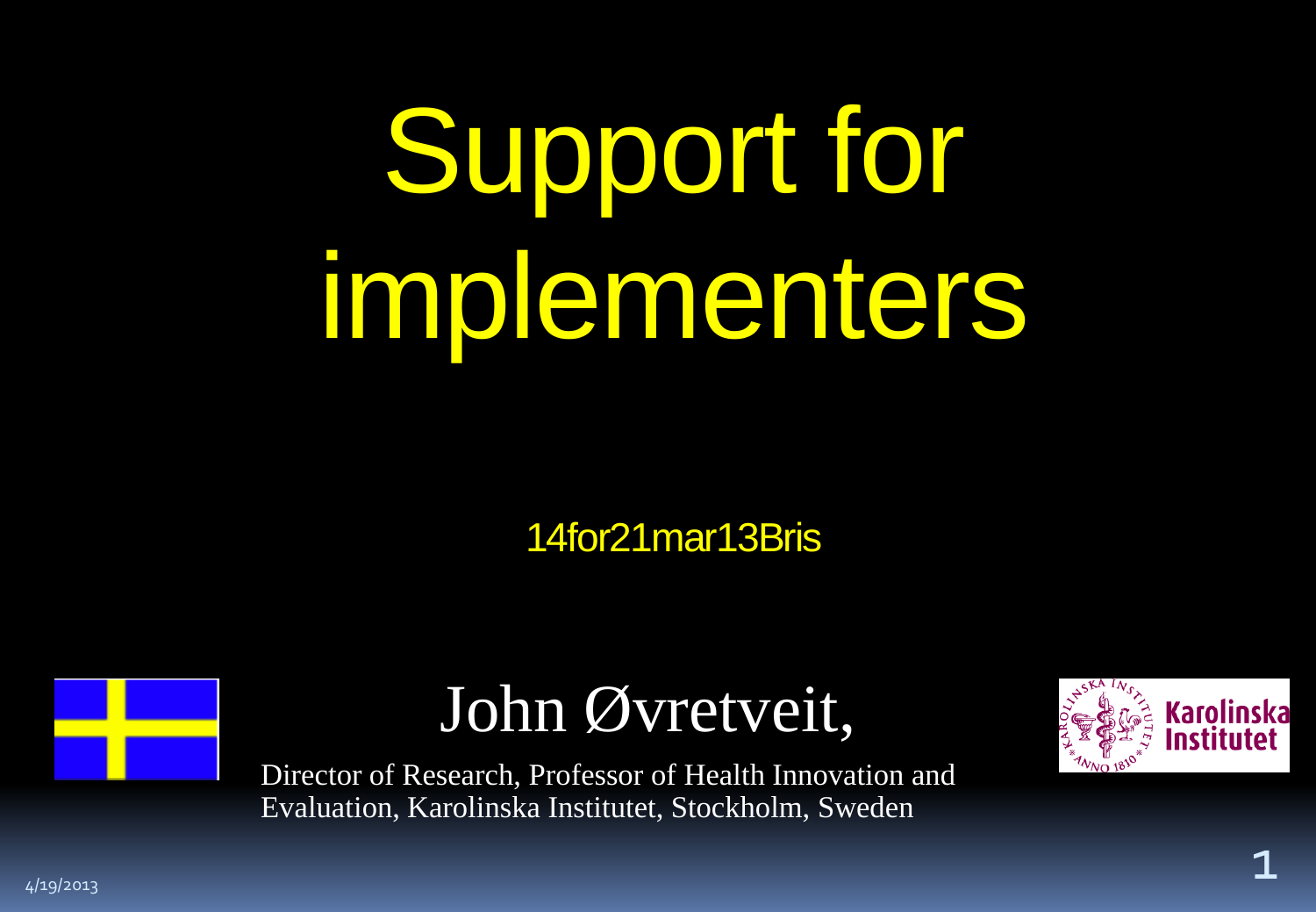# Example

- **Effective features of example**
- Questions for designing local support and large scale support

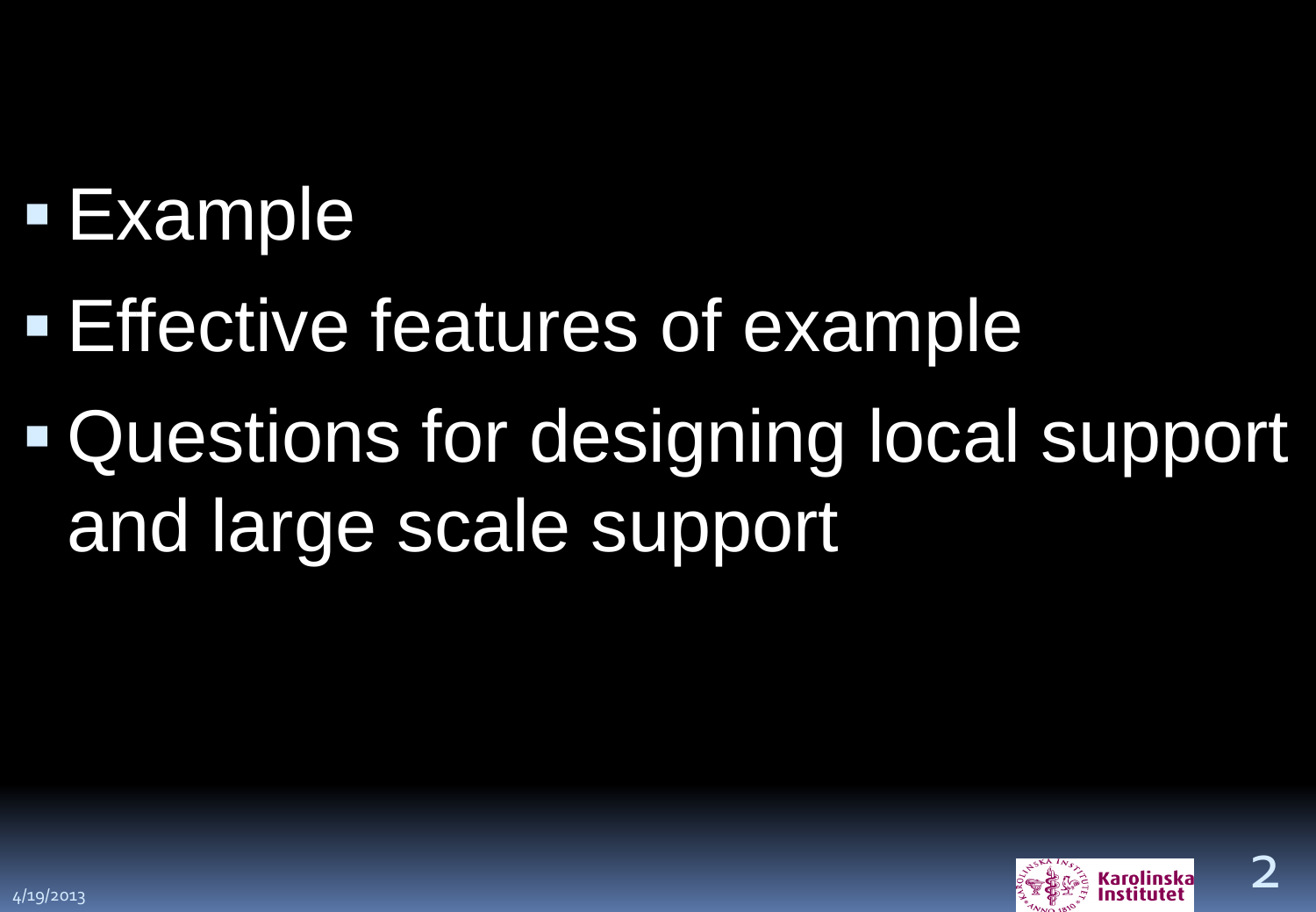#### Example – Quality Breakthrough Collaboratives for provider implementation of "better way"

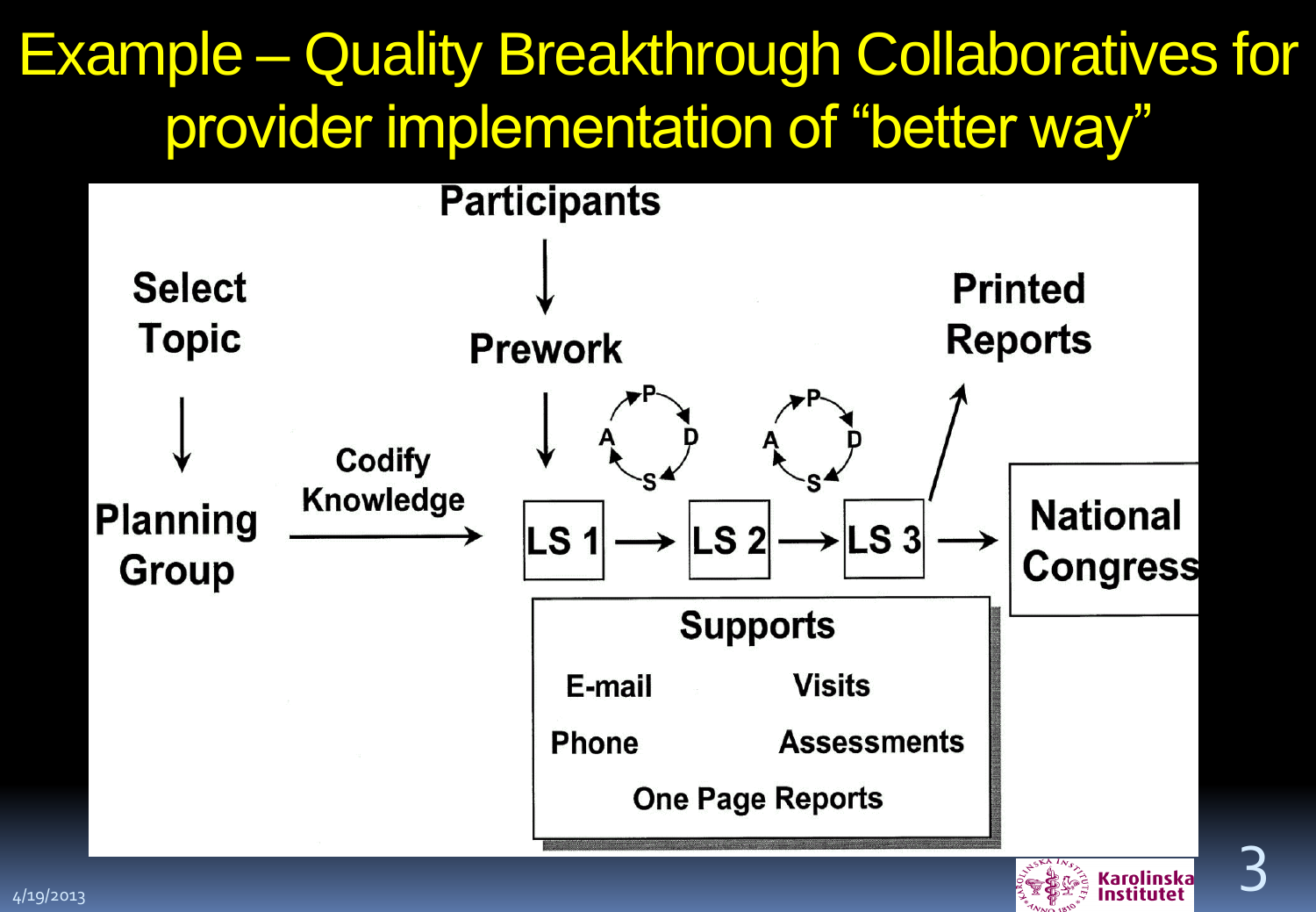# Effective ingredients

- **Selected proven interventions**
- **Packaged in simple form**
- **Notivation from peers who did it, and in** competition
- **Guidance from experts**
- **Requirements to take part which predict success**
- **Each "sending" organisation individually does not** have the resources

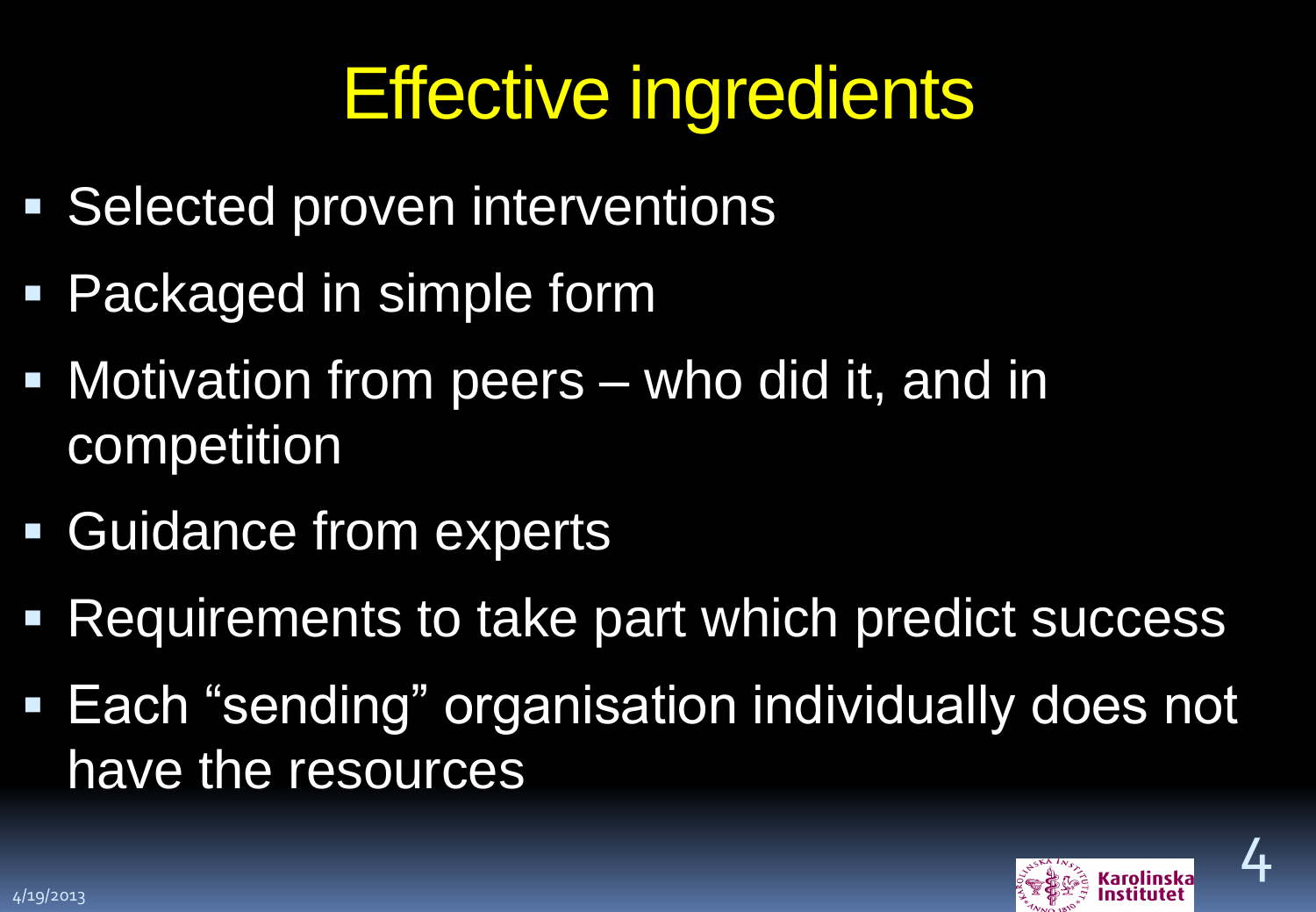## Creating local or wide-scale support -1

- **Different support for** 
	- One service, or small group of local ones
	- **Dougoing support capacity for many types of** change vs support for one type of change
	- Complex or simple change
	- Well studied change vs one specific to us

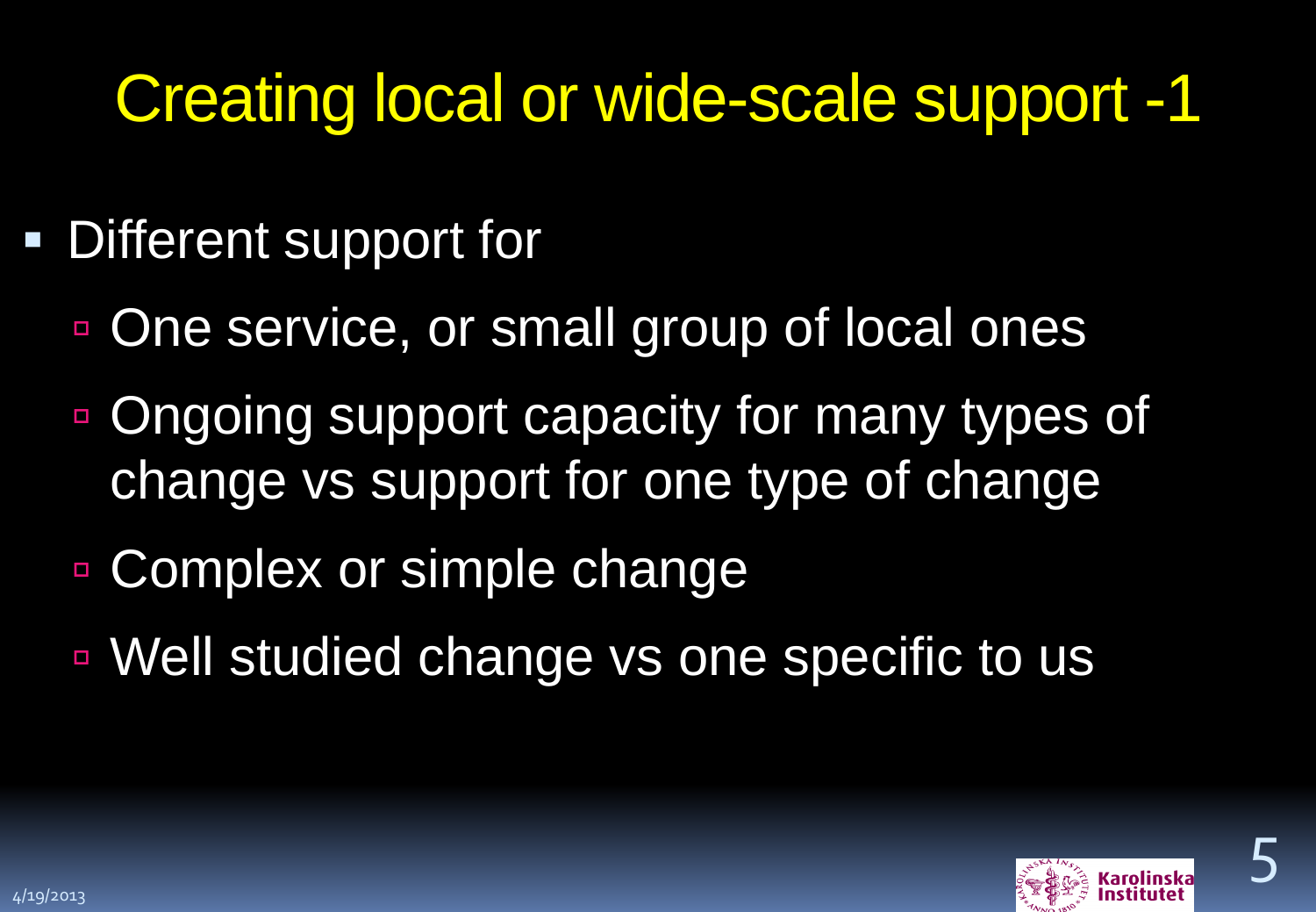### Creating local or wide-scale support -2

- 1)What is the "job to be done" by the support?
- **Don't assume you know what people want**
- **People don't always know what they need, or is** possible
- Ask them
- **Look at what others found they needed**



6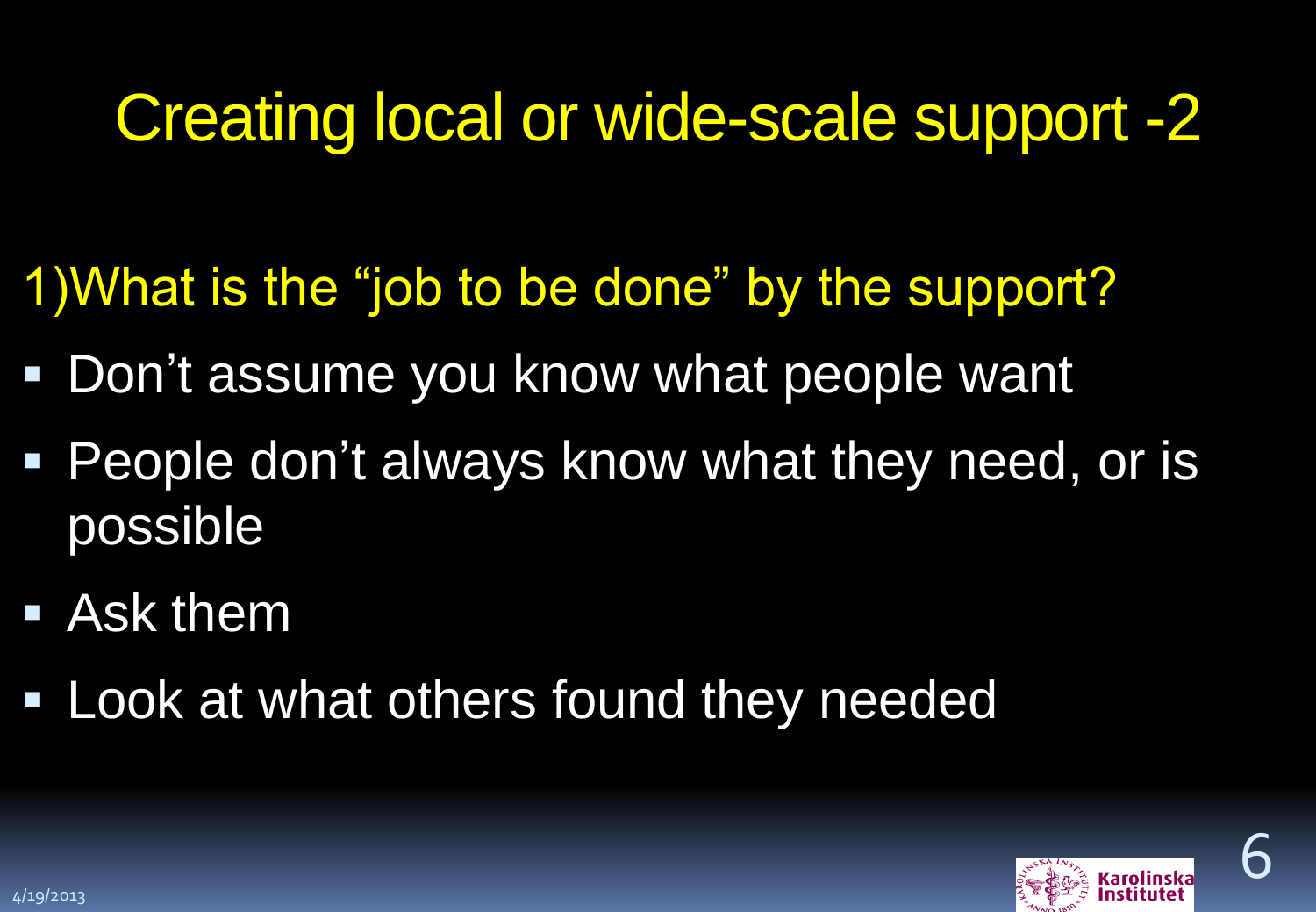## 2)Do you fully understand the support problem?

- **Explore what people would do without** support
- **Specify the requirements support has to meet**



7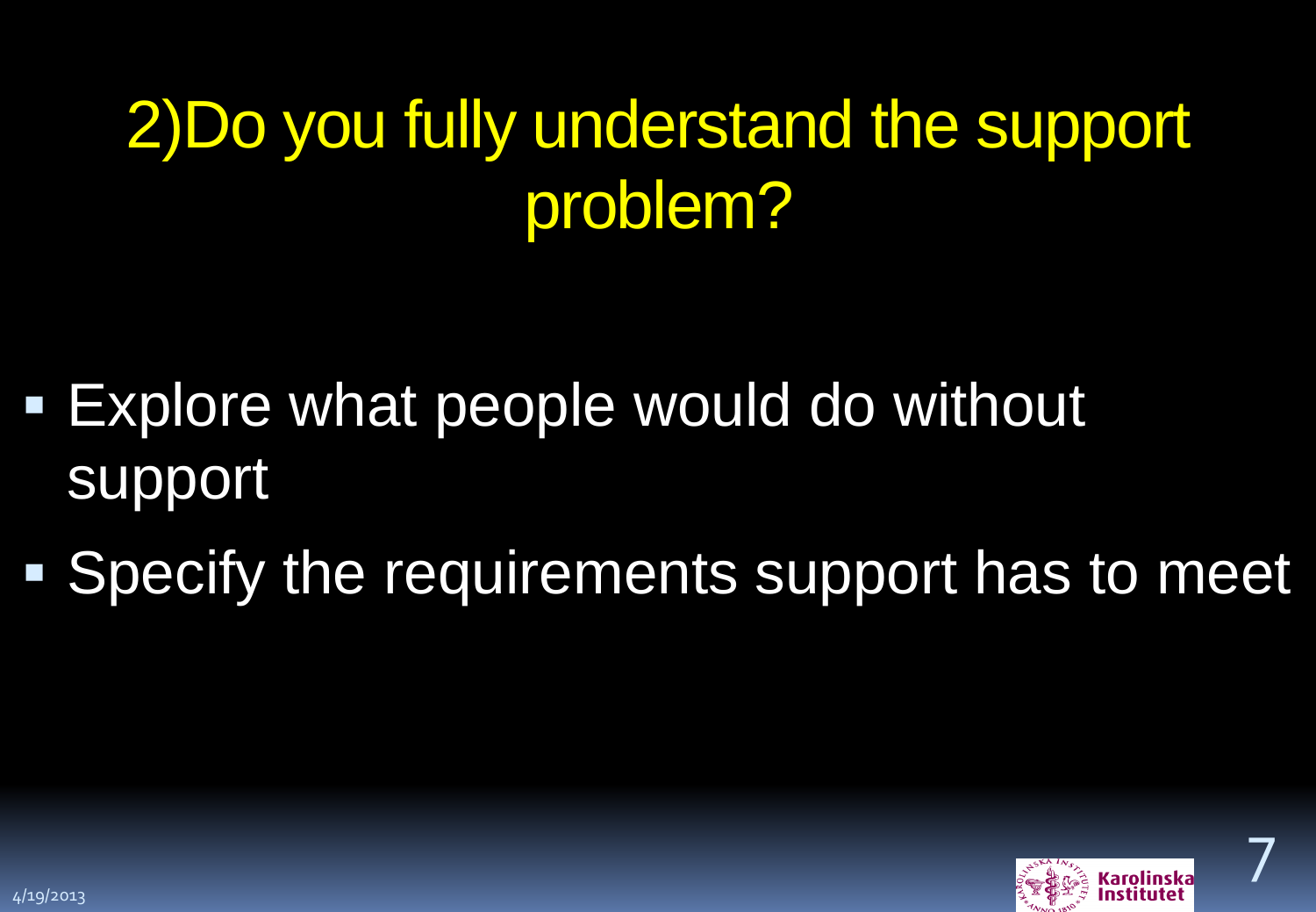# 3) which support needed for each of 8 steps?

- 1. Form an "implementation organisation" of changers (people who need to change and their helpers)
- 2. Choose a resolvable problem many agree must be fixed
- 3. Find potential solutions with some evidence or experience
- 4. Assess costs of making the change and savings by whom and when, to see if
	- 1. a) implementable,
	- 2. b) sustainable

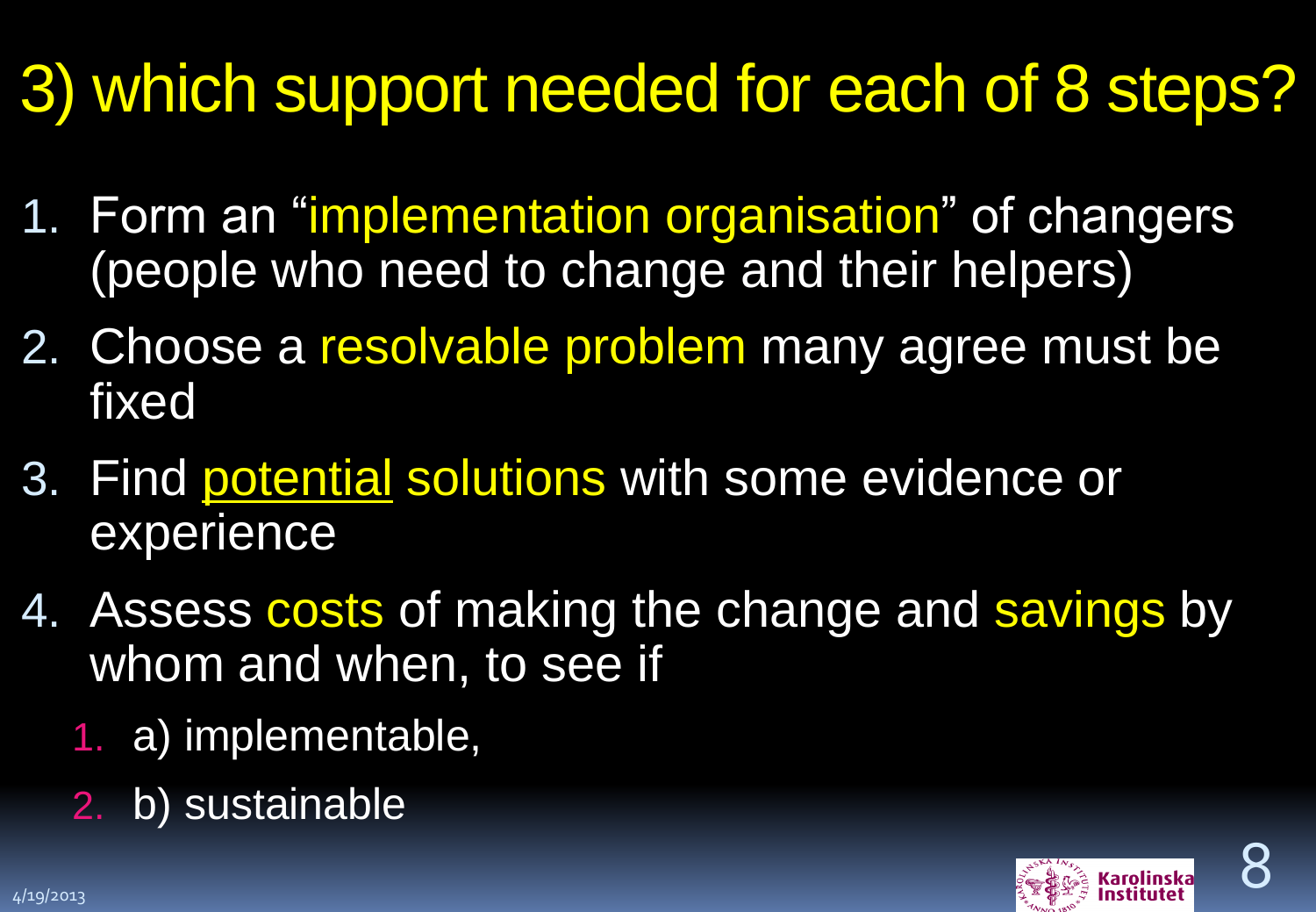## 3) which support needed for

#### 5) "Package" solution

- in form usable by "changers" (people to be enabled to change and those helping them)
- 6) Changers adapt the package to their resources, patients, setting features
- 7) Changers get feedback on success and revise
	- (with or without support)
- 8)Share and help others



9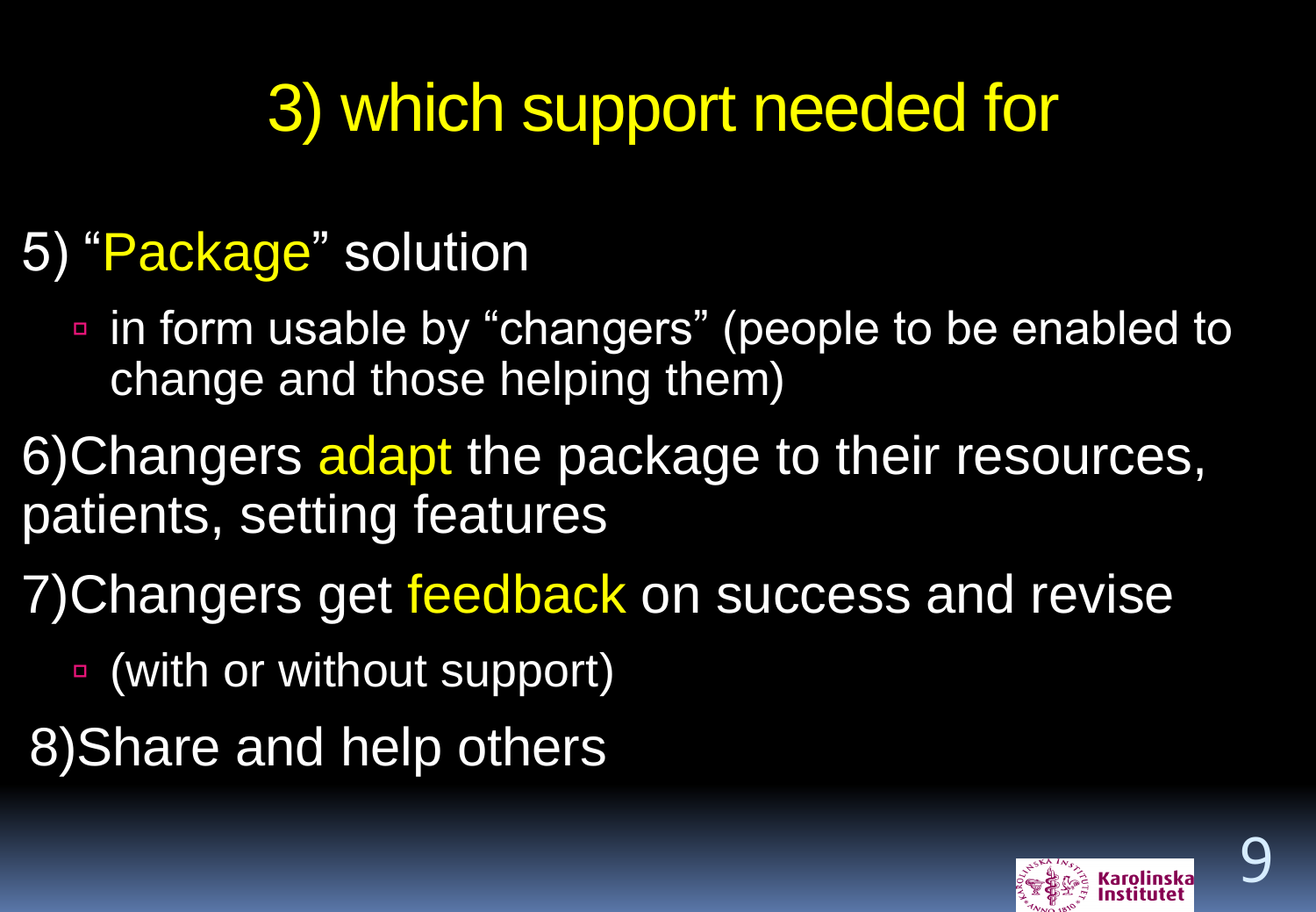Questions for designing support for implementing "better ways"

- Do "changers" always need support?
	- Can some be done by issuing guidance alone?
- Where do skills and budget for support come from?
- Can existing support be used or modified? Ours or others?
- Web based resources?

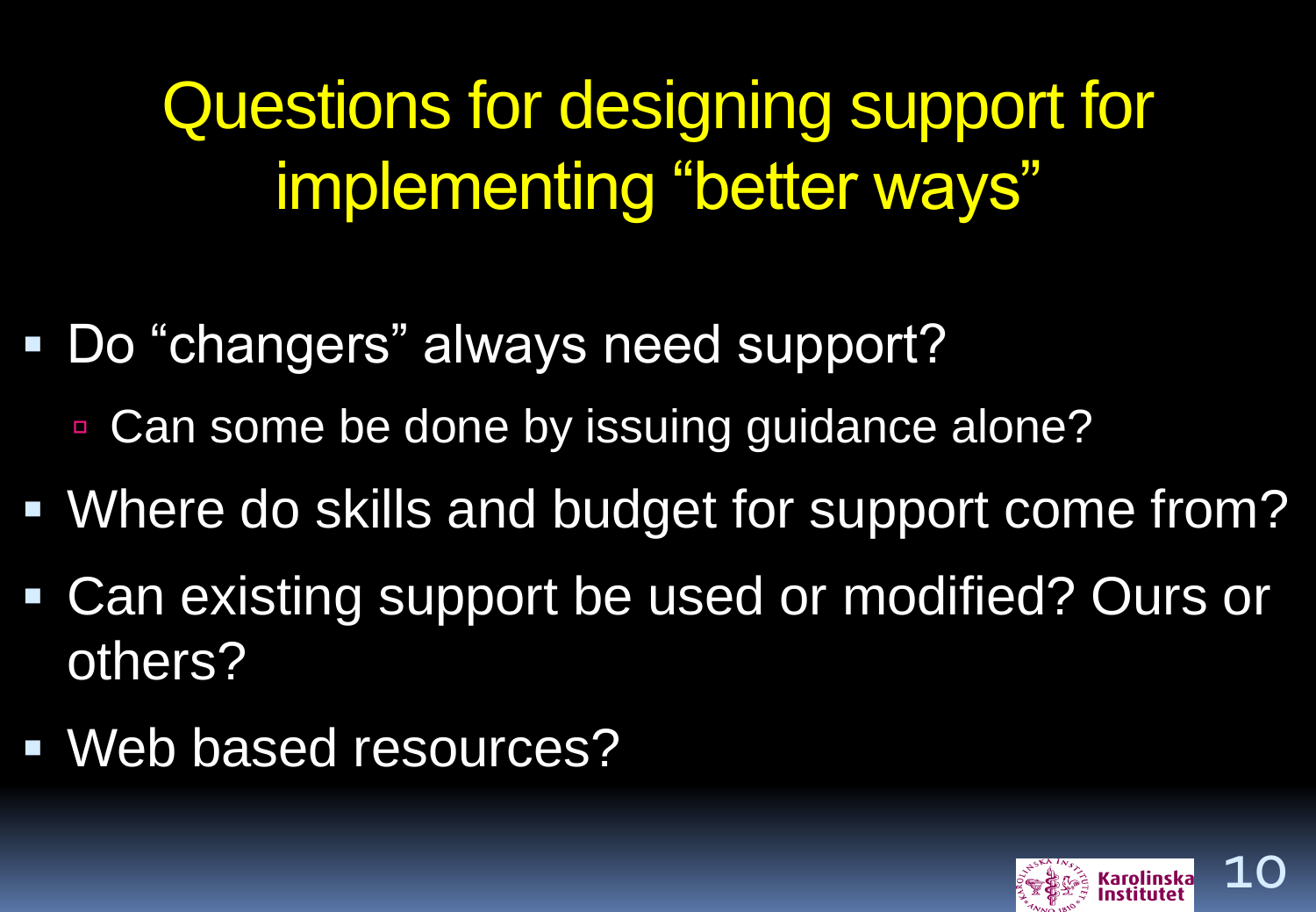#### **Conclusions**

#### 1. Any surprises?

# 2. Anything useful for improvements?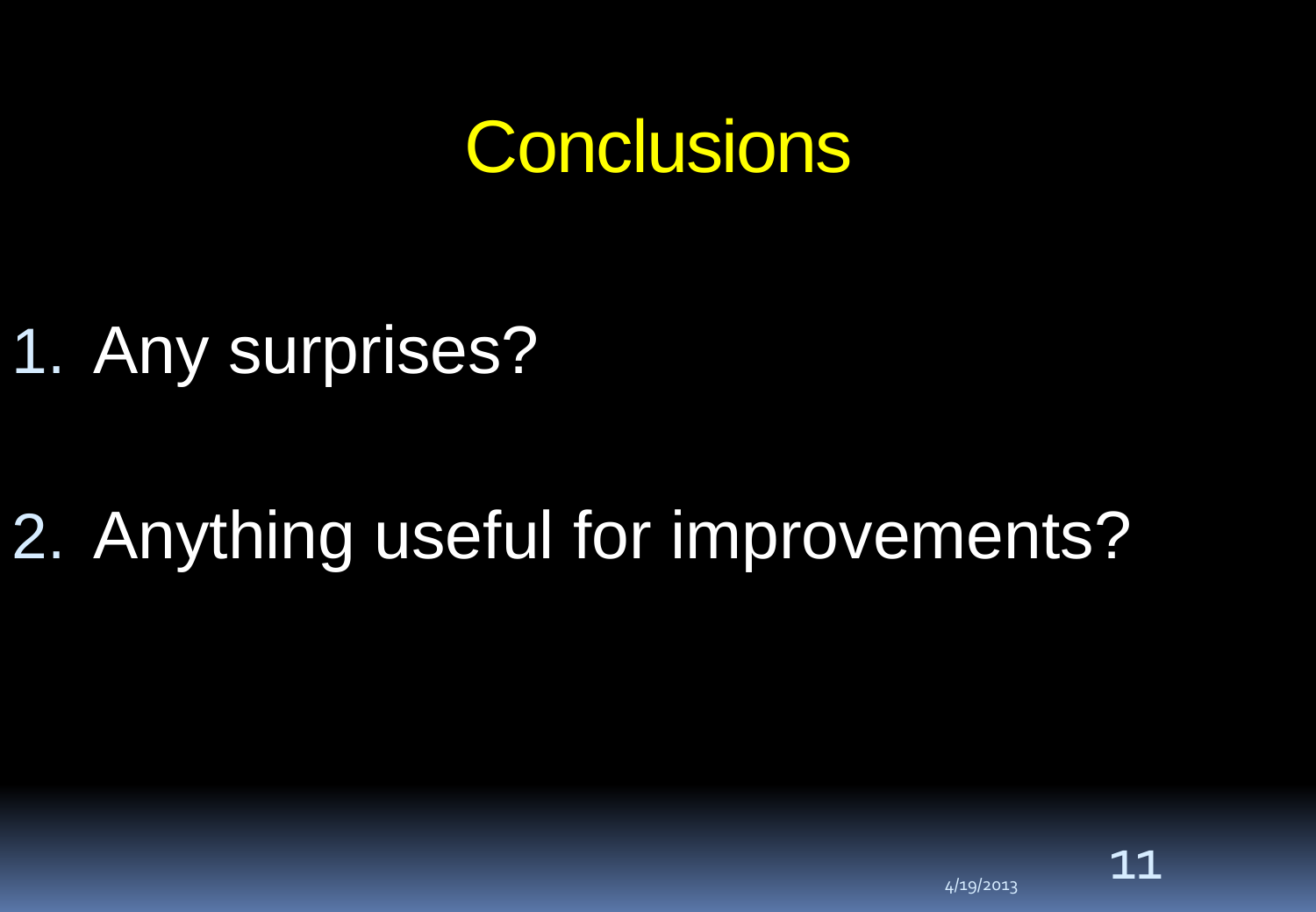#### which support needed for each of 8 steps?

- **Implementation organisation** 
	- to decide who and how to set up
- **Choosing**
- **Formulating**
- Planning adaptation
- Implementation plan using proven implementation strategies
- **-** Doing influencing
- **-** Deciding measures for feedback
- & getting and presenting data
- **Sharing experience**

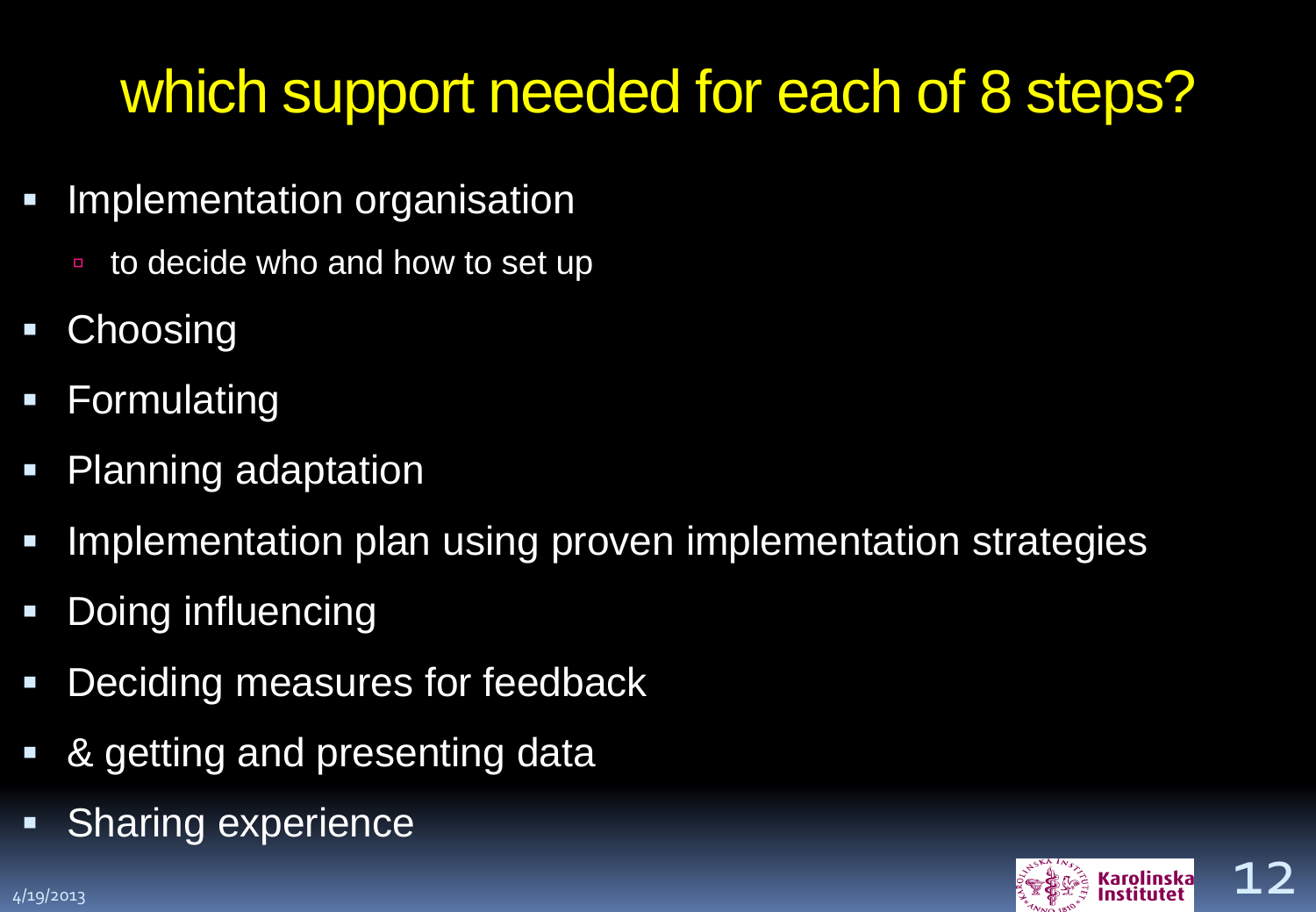#### Resources on Johns web site folder

- Download files
- 1 Go to dropbox: http://www.dropbox.com/
- User =  $i$ ovreta@aol.com password = aaaaaa
- **Public Folder Click on relevant folder and download** files